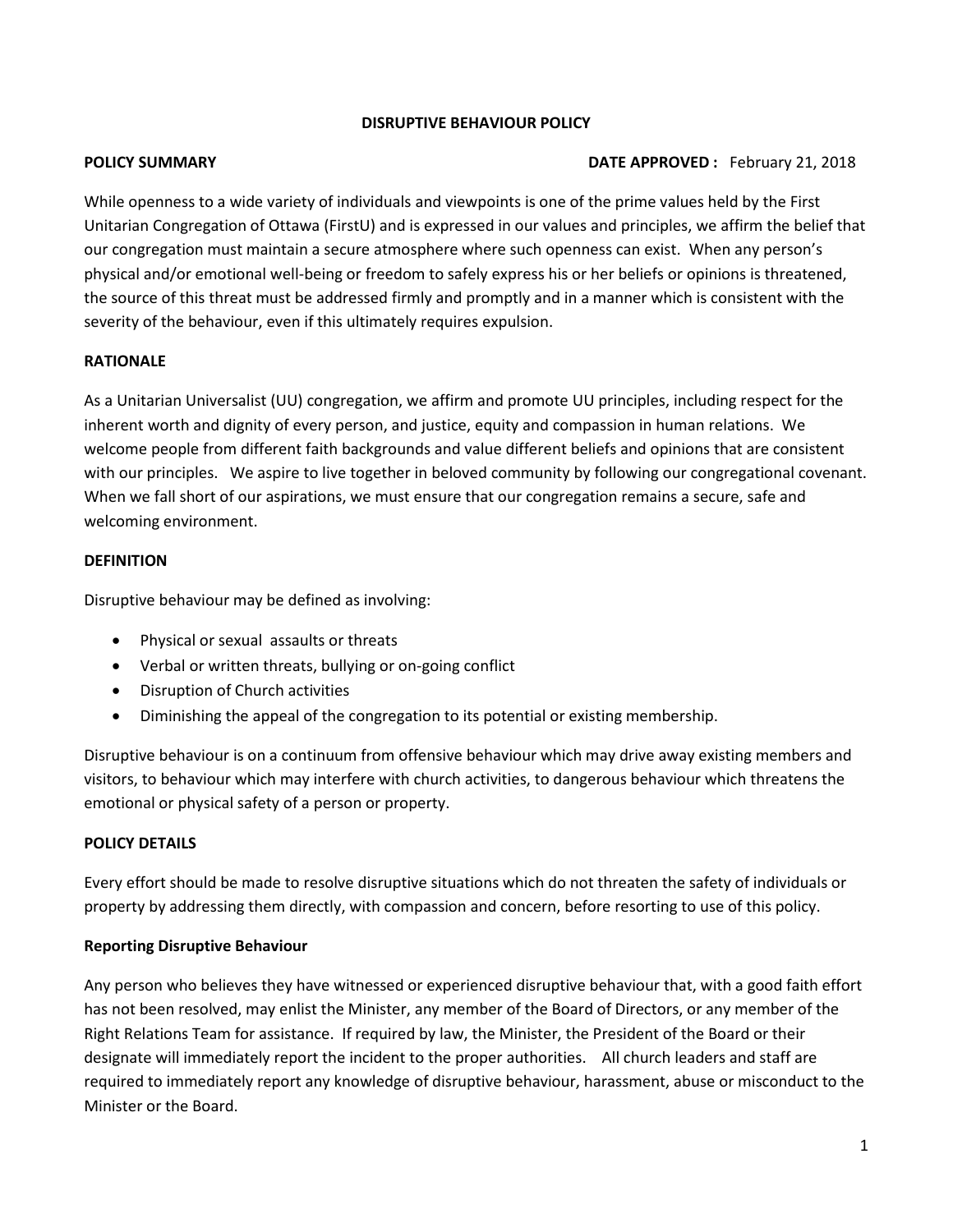## **Addressing Disruptive Behaviours**

The procedures outlined below will be followed to deal with disruptive behaviour.

## **PROCEDURES**

- 1. If an immediate response is required, this will be undertaken by the Minister or staff, if available, and/or the leader of the group involved. This may include asking the offending person or persons to leave, or suspending the meeting or activity until such time that it may be safely resumed. If further assistance is required, the police may be called. Anytime any of these actions are taken without the Minister present, the Minister must be notified at the earliest opportunity. A follow-up letter detailing the offense and the actions taken because of the offense, must be written and distributed to the Minister and the Board President.
- 2. Situations not requiring an immediate response will be referred to the Right Relations Team. The RRT will respond in terms of their own judgement observing the following:
	- a. The RRT will respond to problems as they arise. There will be no attempt to define 'acceptable' behaviour in advance.
	- b. Persons identified as disruptive will be dealt with as individuals. Stereotypes will be avoided.
	- c. The RRT will collect full information from the complainant(s) concerning the incident before determining any course of action.
	- d. The RRT will contact the person(s) named as the source of the problem and obtain information from the individual(s) in question concerning the incident.
	- e. The RRT will send a written summary of their findings and recommended action to the Board of Directors.
	- f. The Board of Directors will decide on the action to be taken in accordance to options listed in paragraph 4 of this policy.
- 3. Both the RRT and the Board will consider the following questions in making any recommendations and/or decisions:
	- **a. Dangerousness:** Is the individual a threat or a perceived threat to a person(s) or property including him/herself?
	- **b. Disruptiveness:** How much interference is occurring with individual members or with church functions?
	- **c. Offensiveness:** How likely is it that prospective, or existing members, will be driven away?
	- **d. Context:** Why is this disruption occurring? Is it a conflict between the individual and others in the church? Are there extenuating circumstances, for example, has the individual shared that they have a professionally diagnosed condition of mental illness or are undergoing grief or other extraordinary stress.
	- **e. History:** What is the frequency and degree of disruption in the past, if any?
	- **f. Probability of Change:** Is it likely that the problem behaviour will diminish in the future?